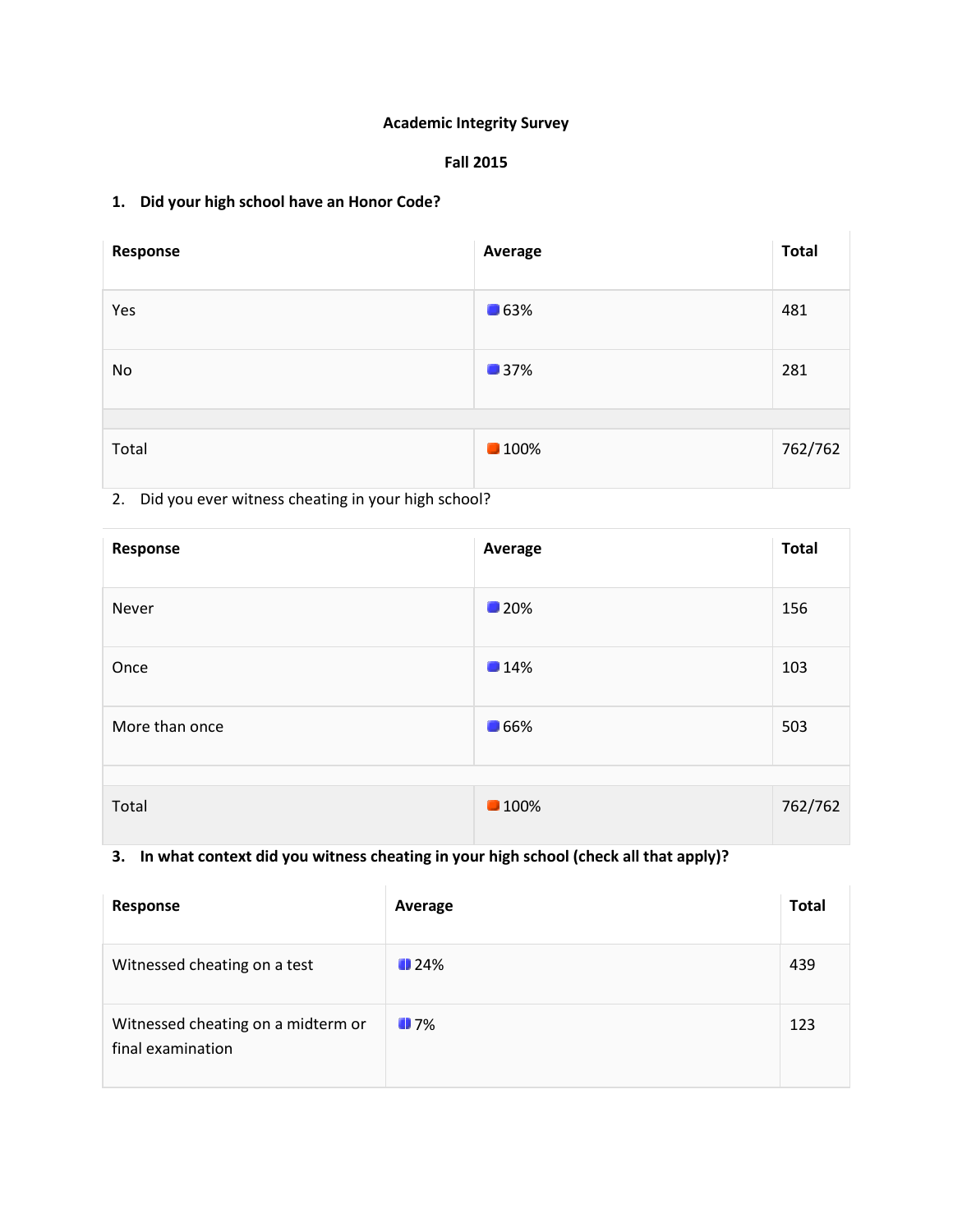| Response                                                             | Average           | <b>Total</b> |
|----------------------------------------------------------------------|-------------------|--------------|
| Witnessed cheating on a homework<br>assignment                       | 128%              | 509          |
| Witnessed plagiarism of a research<br>paper                          | $\blacksquare$ 6% | 117          |
| Witnessed students working together<br>when instructed to work alone | 18%               | 329          |
| Witnessed students fabricating data<br>in a lab setting              | 17%               | 133          |
| Not Applicable                                                       | $\blacksquare$ 9% | 156          |

## **4. Have you ever reported another student you suspected of cheating?**

| Response       | Average            | <b>Total</b> |
|----------------|--------------------|--------------|
| Never          | <b>174%</b>        | 565          |
| Once           | $\blacksquare$ 20% | 154          |
| More than once | $\blacksquare$ 6%  | 43           |
| Total          | <b>100%</b>        | 762/762      |

# **5. Have you ever interrupted a student who was cheating?**

| Response | Average | <b>Total</b> |
|----------|---------|--------------|
|          |         |              |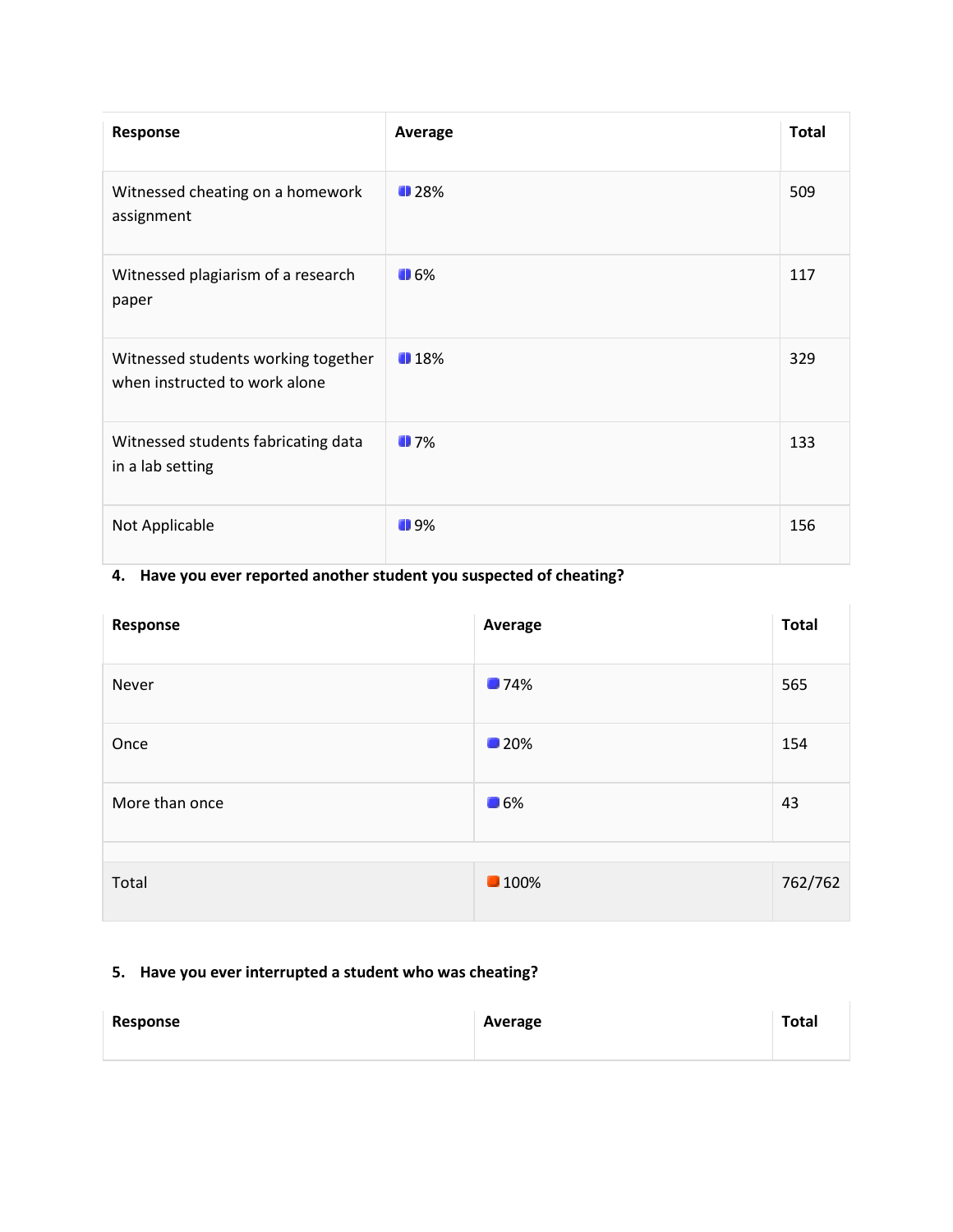| Response       | Average     | <b>Total</b> |
|----------------|-------------|--------------|
| Never          | <b>156%</b> | 428          |
| Once           | <b>120%</b> | 154          |
| More than once | 124%        | 180          |
| Total          | <b>100%</b> | 762/762      |

# 6. Did you ever cheat during high school?

| Response       | Average     | <b>Total</b> |
|----------------|-------------|--------------|
| Never          | <b>170%</b> | 536          |
| Once           | 14%         | 103          |
| More than once | 16%         | 123          |
| Total          | <b>100%</b> | 762/762      |

# **7. If you did cheat, in what context? (Check all that apply.)**

| Response                                  | Average           | <b>Total</b> |
|-------------------------------------------|-------------------|--------------|
| Cheated on a test                         | $\blacksquare$ 5% | 43           |
| Cheated on a midterm or final examination | $\blacksquare$ 1% | 5            |
| Plagiarized a research paper              | $\blacksquare$ 1% | 9            |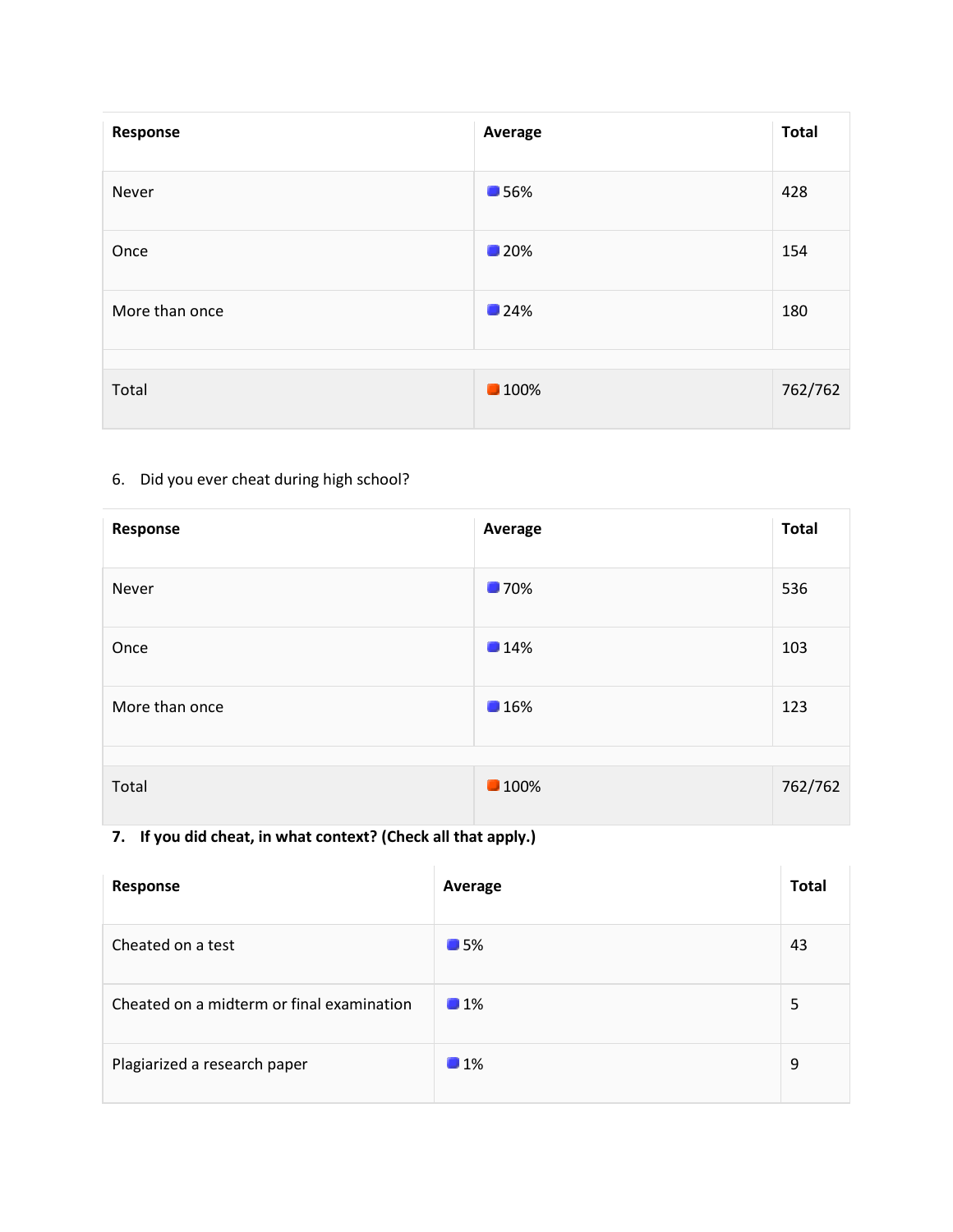| Response                                                     | Average            | <b>Total</b> |
|--------------------------------------------------------------|--------------------|--------------|
| Cheated on a homework assignment                             | $\blacksquare$ 20% | 178          |
| Worked with another student when<br>instructed to work alone | $\blacksquare$ 11% | 94           |
| Fabricated data in a lab setting                             | $\blacksquare$ 3%  | 24           |
| Not Applicable                                               | <b>160%</b>        | 528          |

# **8. Have you ever done the following in high school? (Check all that apply)**

| Response                                                                                      | <b>Average</b>    | <b>Total</b>   |
|-----------------------------------------------------------------------------------------------|-------------------|----------------|
| Forged a teacher's signature (i.e.<br>on a hall pass)                                         | $\blacksquare$ 2% | 14             |
| Forged a parental signature (i.e.<br>for an absence excuse, late slip, or<br>permission slip) | 14%               | 115            |
| Signed in the roll call for another<br>student who missed class                               | 12%               | 17             |
| Falsified data for a lab experiment                                                           | $\blacksquare$ 4% | 36             |
| Faked a lab experiment<br>completely                                                          | $\blacksquare$ 0% | $\overline{2}$ |
| Lied to protect another student<br>who had cheated                                            | $\blacksquare$ 4% | 36             |
| None of the above                                                                             | 173%              | 601            |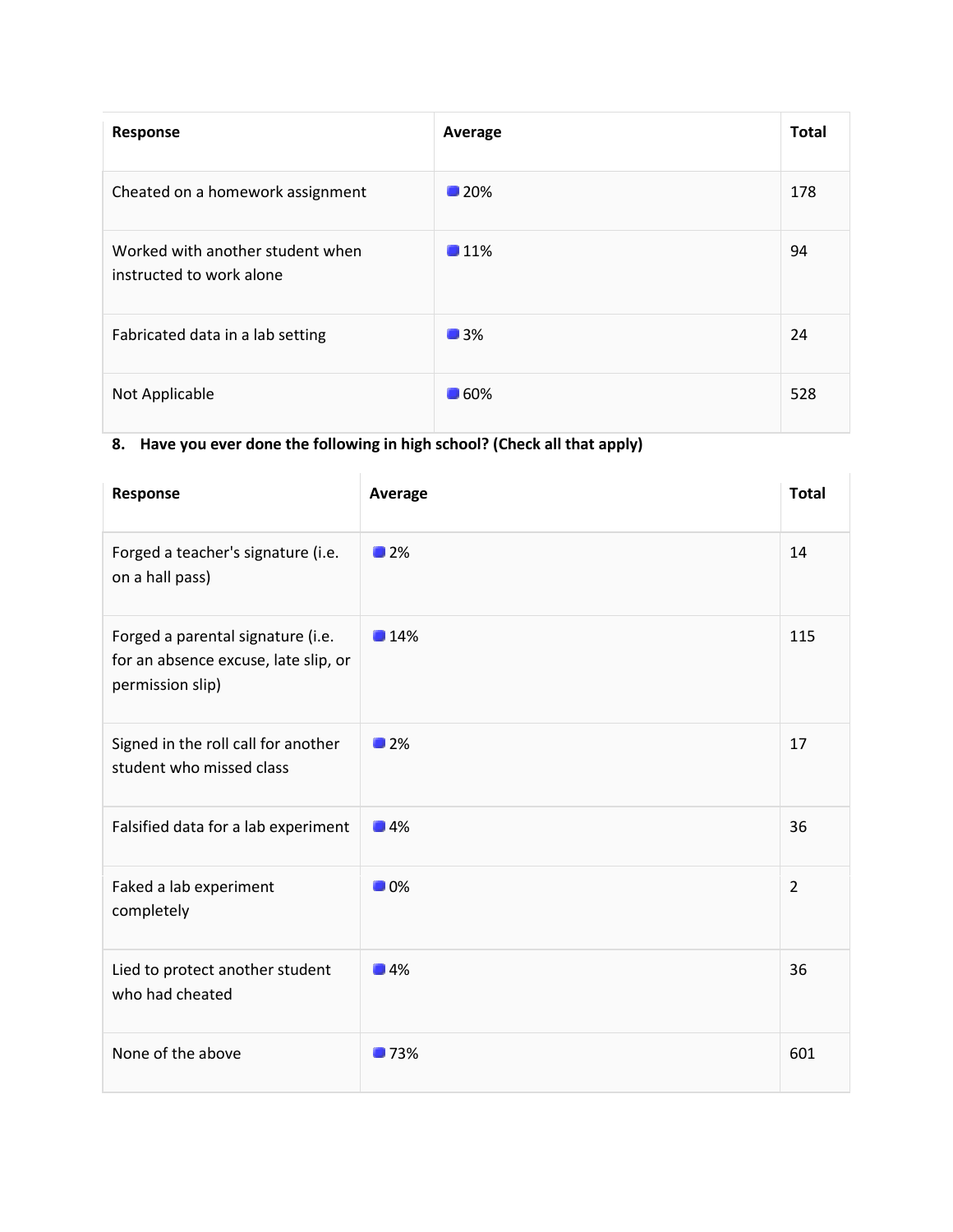## **9. Which of the following actions do you consider to be dishonest?**

| Response                                                                          | Average           | <b>Total</b> |
|-----------------------------------------------------------------------------------|-------------------|--------------|
| Forging a teacher's signature                                                     | 17%               | 730          |
| Forging a parent's signature                                                      | 17%               | 659          |
| Cheating on a homework<br>assignment                                              | 17%               | 642          |
| Cheating on a test                                                                | $\blacksquare$ 8% | 747          |
| Cheating on a midterm or final<br>examination                                     | $\blacksquare$ 8% | 750          |
| Fabricating lab data                                                              | 17%               | 692          |
| Completely faking a lab<br>experiment                                             | 17%               | 728          |
| Plagiarizing a paper or other<br>written assignment                               | $\blacksquare$ 8% | 749          |
| Working with another student on<br>an assignment when instructed to<br>work alone | $\blacksquare$ 6% | 612          |
| Signing in the roll call for another<br>student who missed class                  | 17%               | 699          |
| Lying to protect another student                                                  | 17%               | 656          |
| Lying about why you were late<br>with an assignment                               | 17%               | 700          |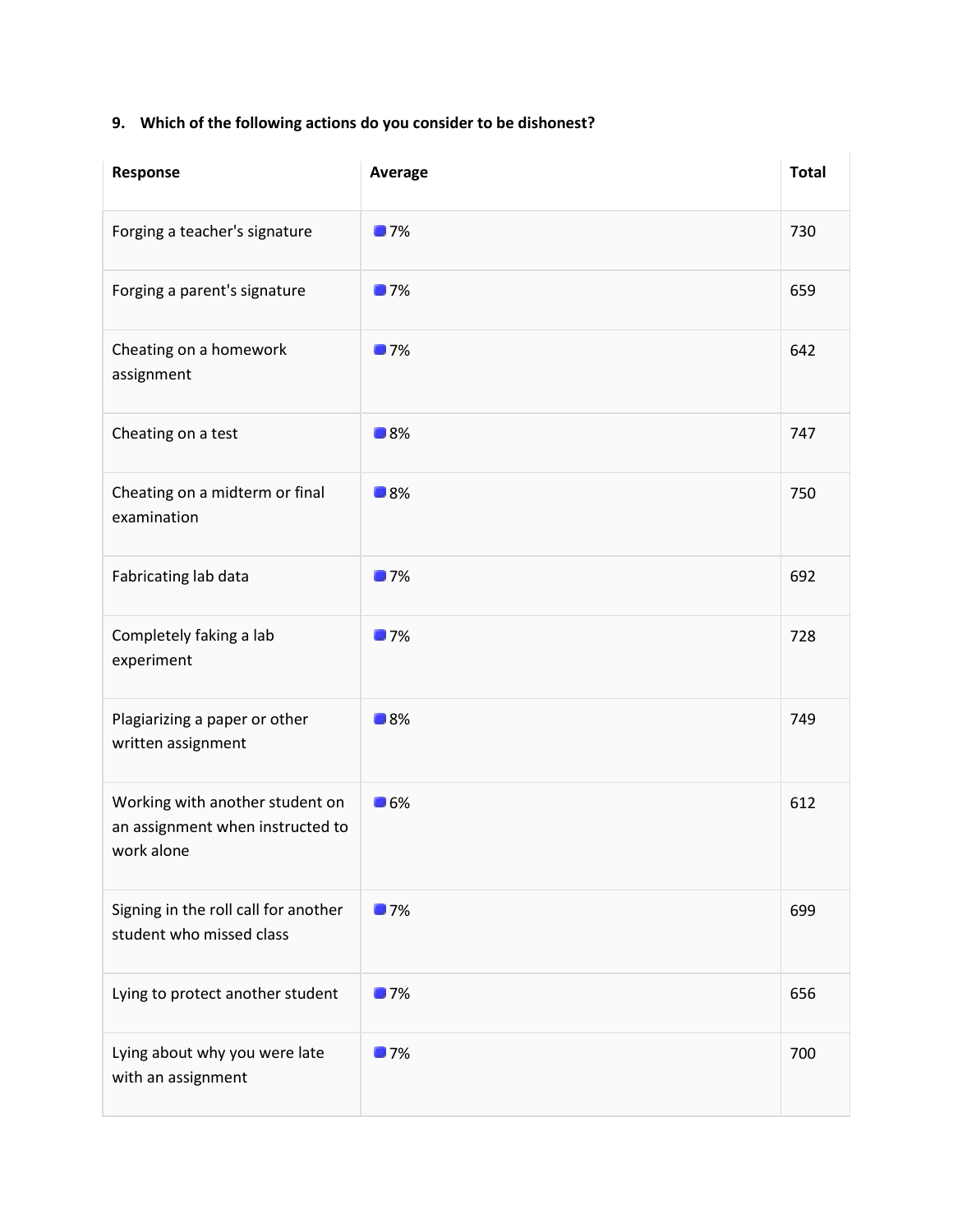| Response                                             | Average           | <b>Total</b> |
|------------------------------------------------------|-------------------|--------------|
| Lying about why you didn't<br>complete an assignment | $\blacksquare$ 7% | 704          |
| Lying about why you were absent                      | $\blacksquare$ 7% | 676          |

**For items 10-24, please evaluate how dishonest you think each action is based on the options given (very dishonest, dishonest but I do it anyway, and not dishonest).**

#### **10. Forging a teacher's signature.**

| Response                      | Average           | <b>Total</b>   |
|-------------------------------|-------------------|----------------|
| Very dishonest                | ■96%              | 733            |
| Dishonest, but I do it anyway | $\blacksquare$ 4% | 27             |
| Not dishonest                 | $\blacksquare$ 0% | $\overline{2}$ |
| Total                         | <b>100%</b>       | 762/762        |

**<sup>11.</sup> Forging an administrator's signature.**

| Response                      | Average           | <b>Total</b> |
|-------------------------------|-------------------|--------------|
| Very dishonest                | <b>199%</b>       | 751          |
| Dishonest, but I do it anyway | 1%                | 10           |
| Not dishonest                 | $\blacksquare$ 0% | 1            |
|                               |                   |              |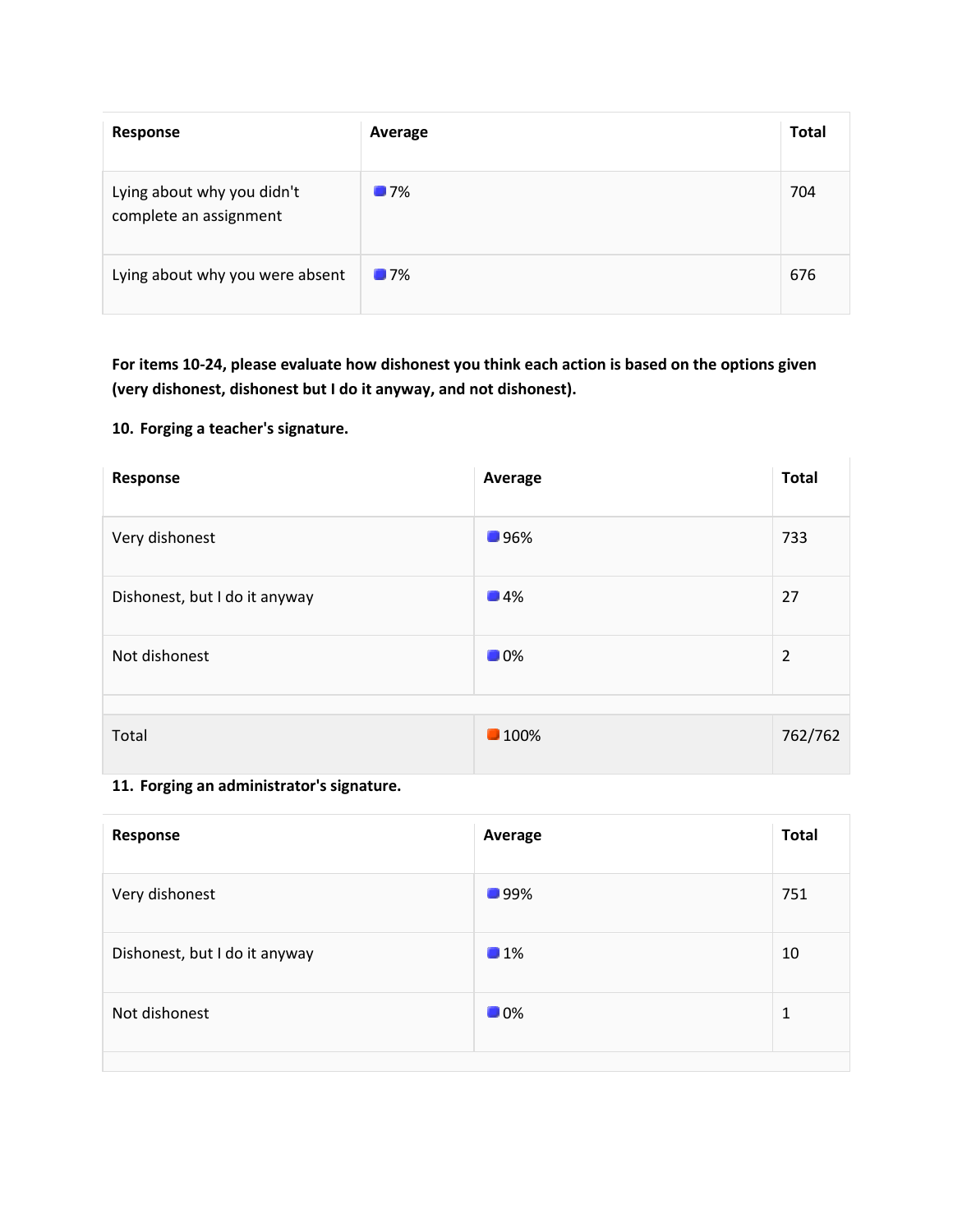| Response | Average             | <b>Total</b> |
|----------|---------------------|--------------|
| Total    | $\blacksquare$ 100% | 762/762      |

### **12. Cheating on a homework assignment.**

| Response                      | Average            | <b>Total</b> |
|-------------------------------|--------------------|--------------|
| Very dishonest                | <b>170%</b>        | 534          |
| Dishonest, but I do it anyway | $\blacksquare$ 25% | 192          |
| Not dishonest                 | $\blacksquare$ 5%  | 36           |
| Total                         | <b>100%</b>        | 762/762      |

### **13. Cheating on a test.**

| Response                      | Average           | <b>Total</b> |
|-------------------------------|-------------------|--------------|
| Very dishonest                | <b>197%</b>       | 740          |
| Dishonest, but I do it anyway | 13%               | 21           |
| Not dishonest                 | $\blacksquare$ 0% | 1            |
| Total                         | <b>100%</b>       | 762/762      |

### **14. Cheating on a midterm or final examination.**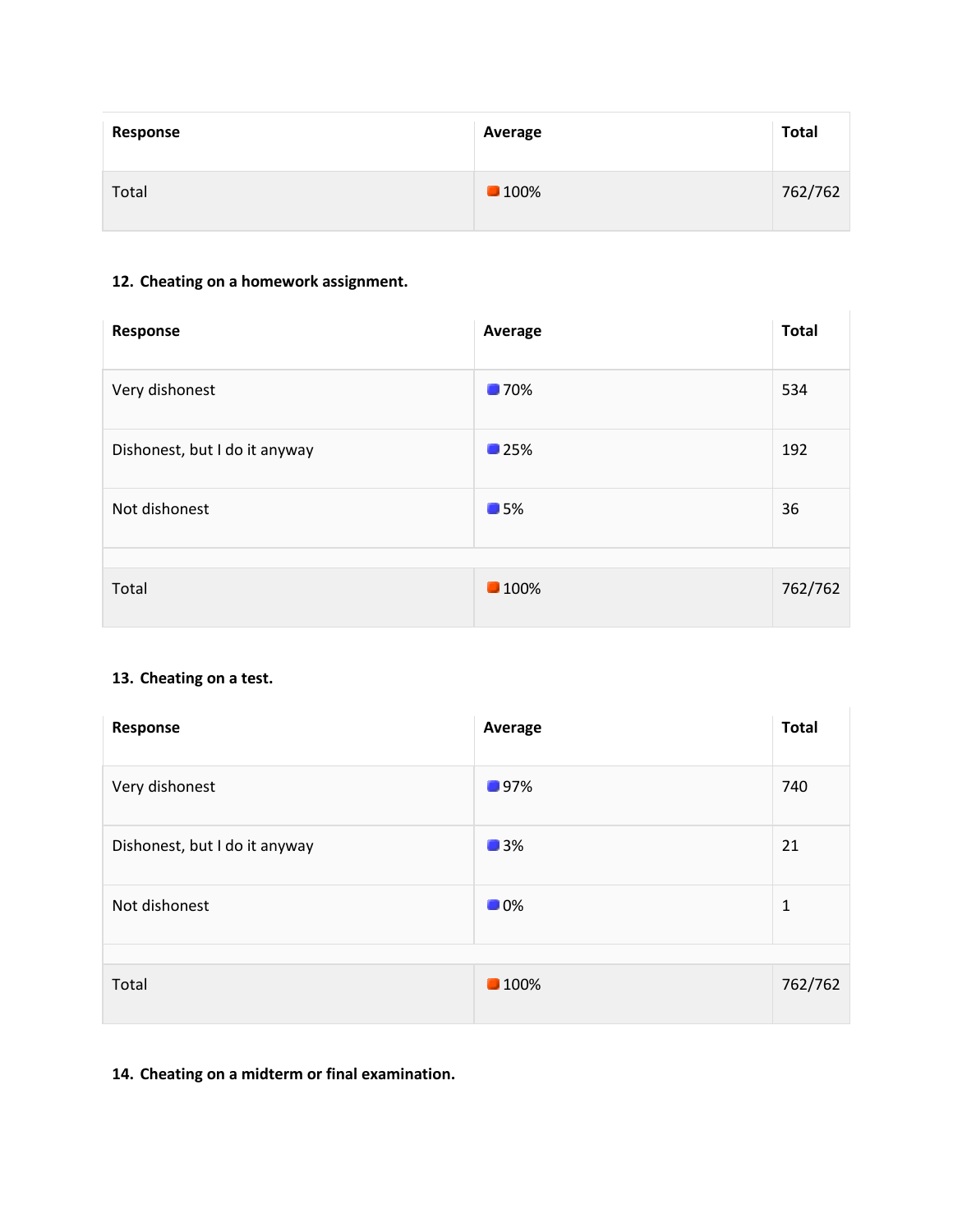| Response                      | Average           | <b>Total</b>   |
|-------------------------------|-------------------|----------------|
| Very dishonest                | <b>100%</b>       | 759            |
| Dishonest, but I do it anyway | $\blacksquare$ 0% | $\overline{2}$ |
| Not dishonest                 | $\blacksquare$ 0% | 1              |
| Total                         | <b>100%</b>       | 762/762        |

### **15. Fabricating lab data.**

| Response                      | Average     | <b>Total</b> |
|-------------------------------|-------------|--------------|
| Very dishonest                | ■88%        | 670          |
| Dishonest, but I do it anyway | 10%         | 77           |
| Not dishonest                 | 12%         | 15           |
| Total                         | <b>100%</b> | 762/762      |

## **16. Completely faking a lab experiment.**

| Response                      | Average           | <b>Total</b> |
|-------------------------------|-------------------|--------------|
| Very dishonest                | 197%              | 739          |
| Dishonest, but I do it anyway | $\blacksquare$ 2% | 15           |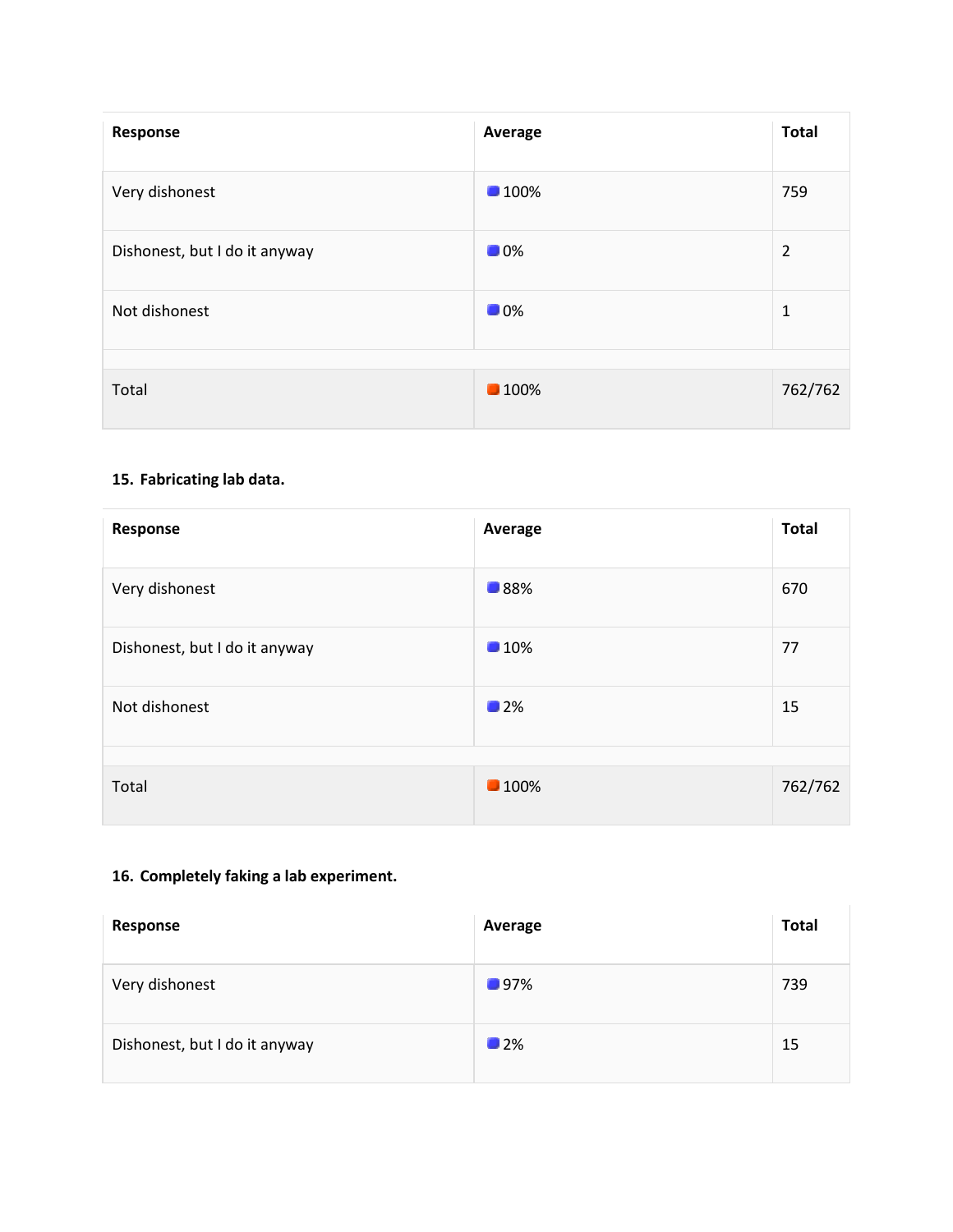| Response      | Average             | <b>Total</b> |
|---------------|---------------------|--------------|
| Not dishonest | 1%                  | 8            |
|               | $\blacksquare$ 100% | 762/762      |

### **17. Plagiarizing a paper or written assignment.**

| Average           | <b>Total</b>   |
|-------------------|----------------|
| <b>199%</b>       | 754            |
| 1%                | 6              |
| $\blacksquare$ 0% | $\overline{2}$ |
| <b>100%</b>       | 762/762        |
|                   |                |

## **18. Working with another student when instructed to work alone.**

| Response                      | Average            | <b>Total</b> |
|-------------------------------|--------------------|--------------|
| Very dishonest                | $\blacksquare$ 65% | 498          |
| Dishonest, but I do it anyway | 127%               | 208          |
| Not dishonest                 | $\blacksquare$ 7%  | 56           |
|                               |                    |              |
| Total                         | <b>100%</b>        | 762/762      |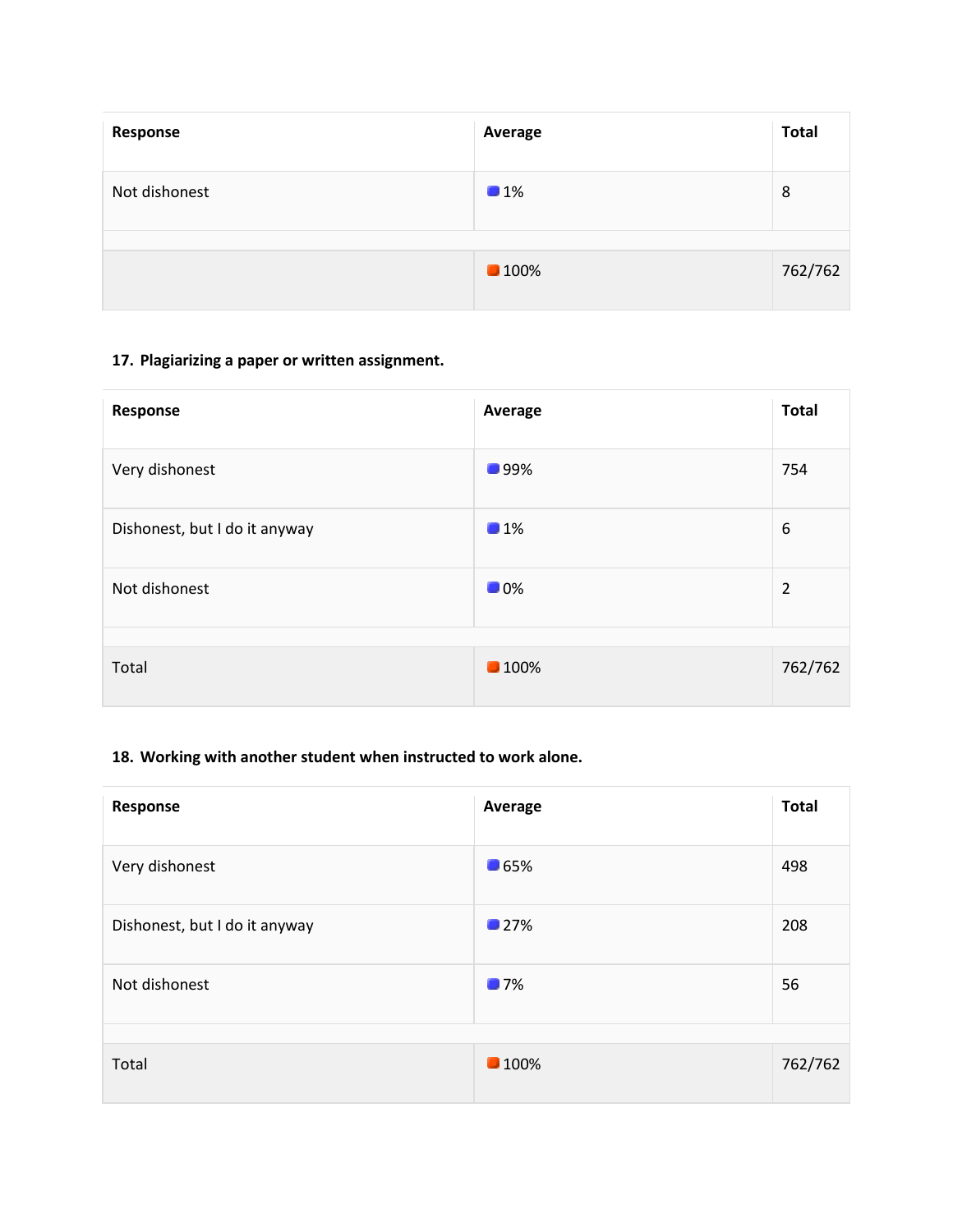### **19. Signing in for another student who missed class.**

| Response                      | Average     | <b>Total</b> |
|-------------------------------|-------------|--------------|
| Very dishonest                | ■88%        | 667          |
| Dishonest, but I do it anyway | 10%         | 78           |
| Not dishonest                 | 12%         | 17           |
|                               |             |              |
| Total                         | <b>100%</b> | 762/762      |

## **20. Lying to protect another student.**

| Response                      | Average           | <b>Total</b> |
|-------------------------------|-------------------|--------------|
| Very dishonest                | 177%              | 584          |
| Dishonest, but I do it anyway | 19%               | 147          |
| Not dishonest                 | $\blacksquare$ 4% | 31           |
| Total                         | <b>100%</b>       | 762/762      |

### **21. Lying to get an extension on an assignment.**

| Response       | Average     | <b>Total</b> |
|----------------|-------------|--------------|
| Very dishonest | <b>188%</b> | 670          |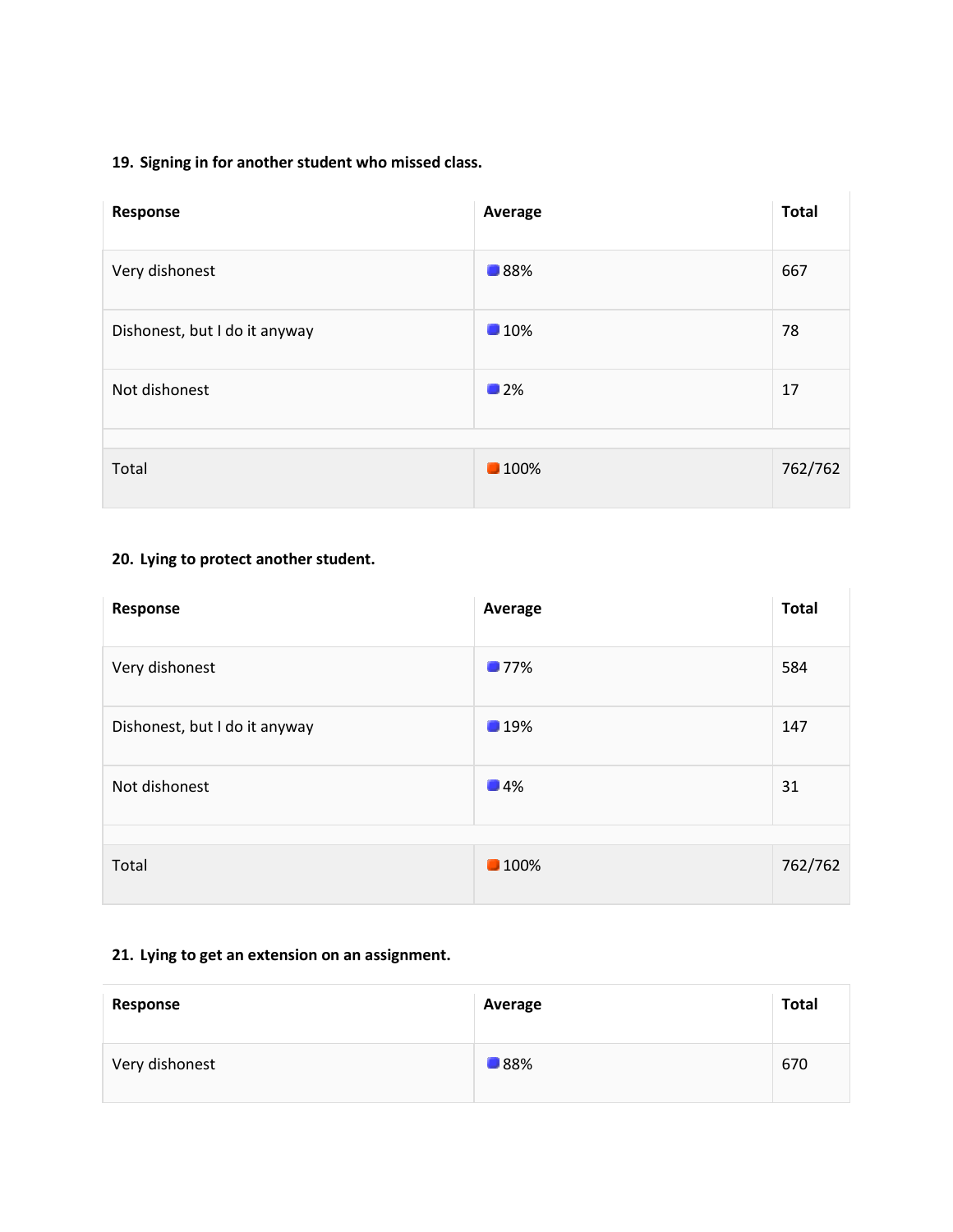| Response                      | Average            | <b>Total</b> |
|-------------------------------|--------------------|--------------|
| Dishonest, but I do it anyway | $\blacksquare$ 10% | 77           |
| Not dishonest                 | 12%                | 15           |
| Total                         | <b>100%</b>        | 762/762      |
|                               |                    |              |

## **22. Lying about why you turned in an assignment late.**

| Response                      | Average     | <b>Total</b> |
|-------------------------------|-------------|--------------|
| Very dishonest                | <b>184%</b> | 640          |
| Dishonest, but I do it anyway | 14%         | 108          |
| Not dishonest                 | 12%         | 14           |
| Total                         | <b>100%</b> | 762/762      |

## **23. Lying about why you were absent.**

| Response                      | Average     | <b>Total</b> |
|-------------------------------|-------------|--------------|
| Very dishonest                | <b>180%</b> | 610          |
| Dishonest, but I do it anyway | 17%         | 126          |
| Not dishonest                 | 13%         | 26           |
|                               |             |              |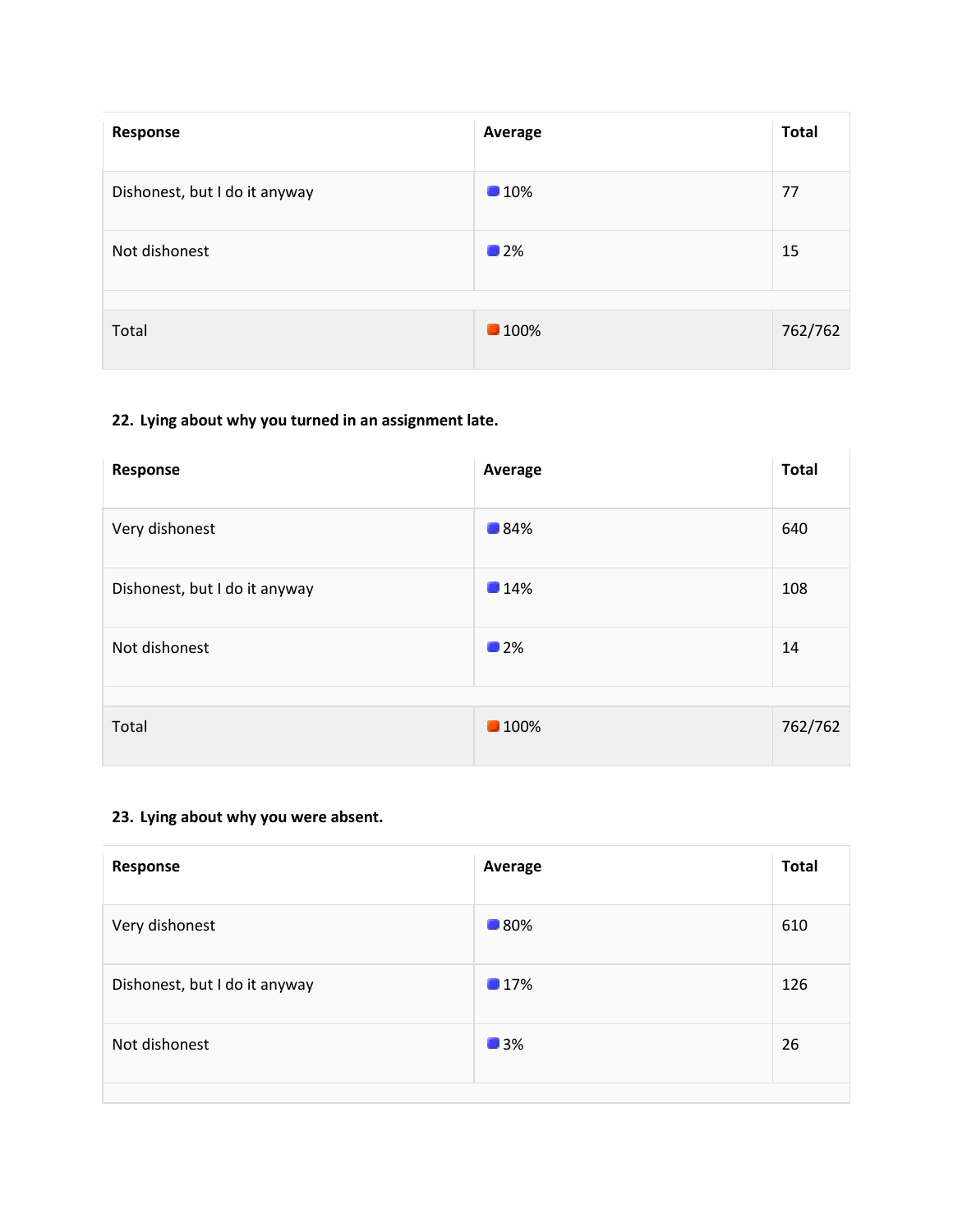| Response | Average             | <b>Total</b> |
|----------|---------------------|--------------|
| Total    | $\blacksquare$ 100% | 762/762      |

- **24. What other types of cheating or dishonesty have you witnessed or participated in during high school that has not been asked about in this survey? Please enter "none" or "not applicable" if there are none.**
	- Although it is not academic, I did witness cheating by several other teams during tennis season, and the other team's coach said nothing.
	- Another type of dishonesty that I have witnessed throughout my high school career occasionally happened in group activities or projects. When a group member is asked or assigned a certain aspect, what sometimes happens at the deadline is their product clearly doesn't represent the effort they said they put in.
	- Cell phone use and/or computer use.
	- Cheating on a test
	- Cheating on projects
	- Cheating on quizzes.
	- Cheating on standardized exams: SATs, AP exams, etc.
	- Collaboration on a take home test.
	- Copying and pasting ideas from an online essay into their own essay and turning it in.
	- copying homework from another student and passing it off as your own work
	- Destruction of property and failing to report it Stealing of items belonging to other students and teachers Lying/changing stories to get lesser punishments
	- Discussing a test/quiz with those who have not taken it Giving hints about a test/quiz to those who have not taken it
	- Divulging Test questions to students in a later exam block.
	- Doing someone else's assignment entirely.
	- Electronic communication
	- Everything is situational, I believe moral standards to be the highest standards. As such when my friend needed help on an assignment I assisted him even when we were instructed to work alone because he had spent every day for the past week visiting his cousin in the hospital. I believe there are certain extenuating circumstances that are more important to react to than it is to uphold an honor code, I believe in upholding the principles of an honor code beyond the honor code itself. If an honor code comes in direct contradiction of moral and ethical principles I believe that the moral and ethical principles are of more importance than the code itself. That being said, such extenuating circumstances are few and far between.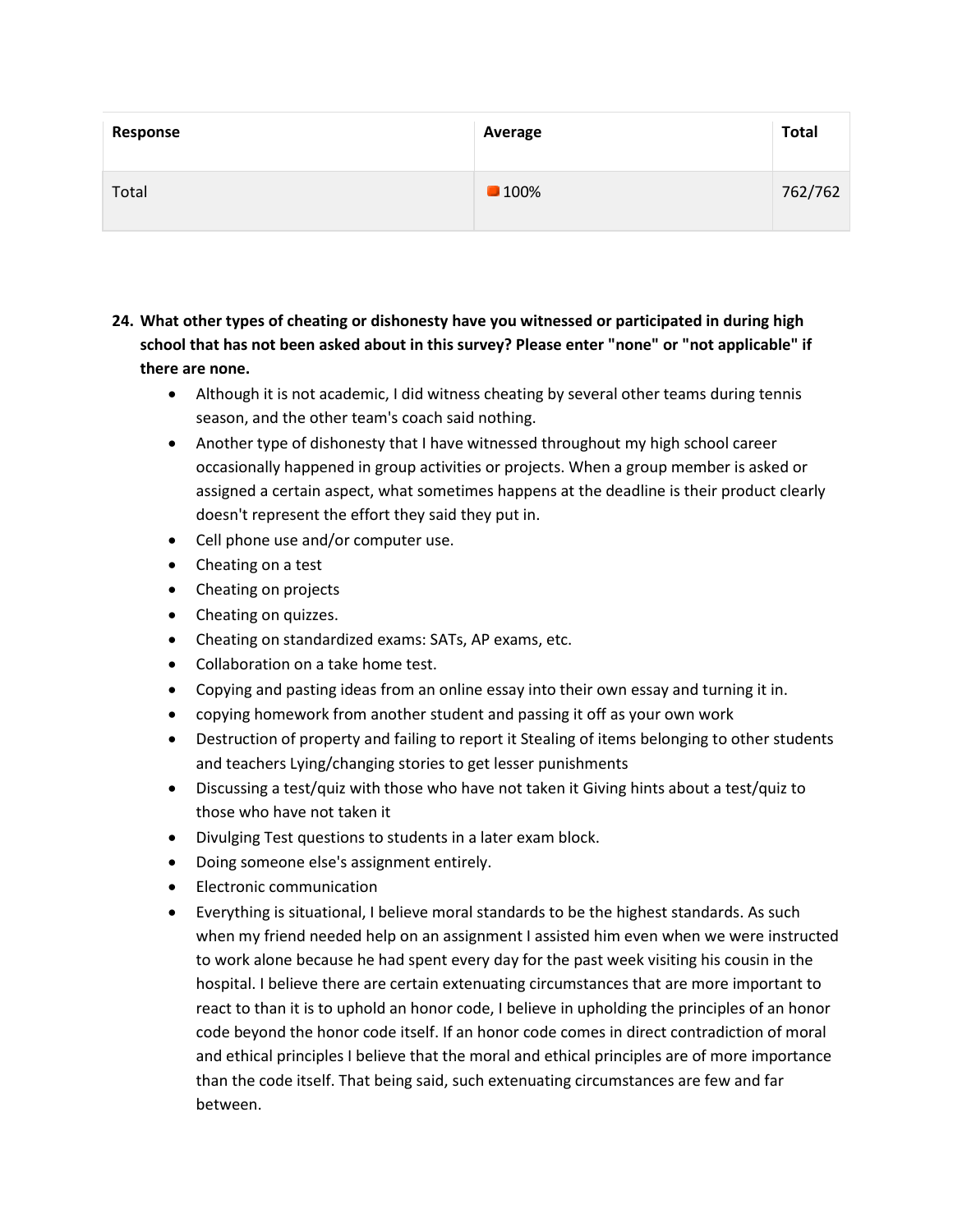- Faking a hall pass
- Forging permission slips
- getting answers online, cheating on quizzes or lab work, copying answers
- having other people do an assignment rather than the person who turns it in
- Helping another student on a test
- I am aware cheating went on in my school, but am fortunate to have never seen it firsthand in any way. Nor would I ever cheat...
- I have overheard other students (and occasionally participated in) discussing test questions with students who had not yet taken the test.
- I have personally witnessed faculty not following administration's policy regarding some midterm grades.
- I have seen people cheat for participation cards. In our language classes we received a card for each time we would participate by answering a question correctly. Students in need of participation points would often take the cards from students with many cards in order to supplement their own grade.
- I have witnessed (but did not participate in) students finding answer banks of questions online that they discovered the teacher took exam questions from.
- I have witnessed cheating on small assessments, i.e. quizzes.
- I have witnessed cheating on tests and quizzes several times. I have only participated in copying homework a handful of times in desperate situations.
- I have witnessed kids sending pictures of completed homework to each other in an effort to do less work themselves.
- I have witnessed people using the answers from previous years exams on current exams.
- I have witnessed, on numerous occasions, fellow students taking advantage of my teachers. For example, a teacher might say he/she will not provide assistance during an exam, yet the student will pester the teacher until information is given. It is an incredibly difficult situation because, in order to report it, a witness must reach out to higher authority with a complaint accusing a teacher as well as a student.
- I personally have very rarely cheated myself; however, depending on the course and material, I have let others cheat off of me. I have also witnessed/heard about other students in my school paying each other for doing assignments for the other.
- I saw one of my classmate try to get the answer of test from his friend.
- I saw people fill in random answers for homework graded for completion.
- I saw students taking pictures of their tests and sending it to others in the class
- I think all that were mentioned in the survey were all that happened in high school.
- I was aware that other students would occasionally skip school on testing days in order to have another day to study. I found this act dishonest.
- I witnessed a student use a binder from a student last year that had all of the tests and homework assignments in it for the current year. I witnessed a student send out a mass email of a project that was completed on Word Excel that other students handed in as theirs.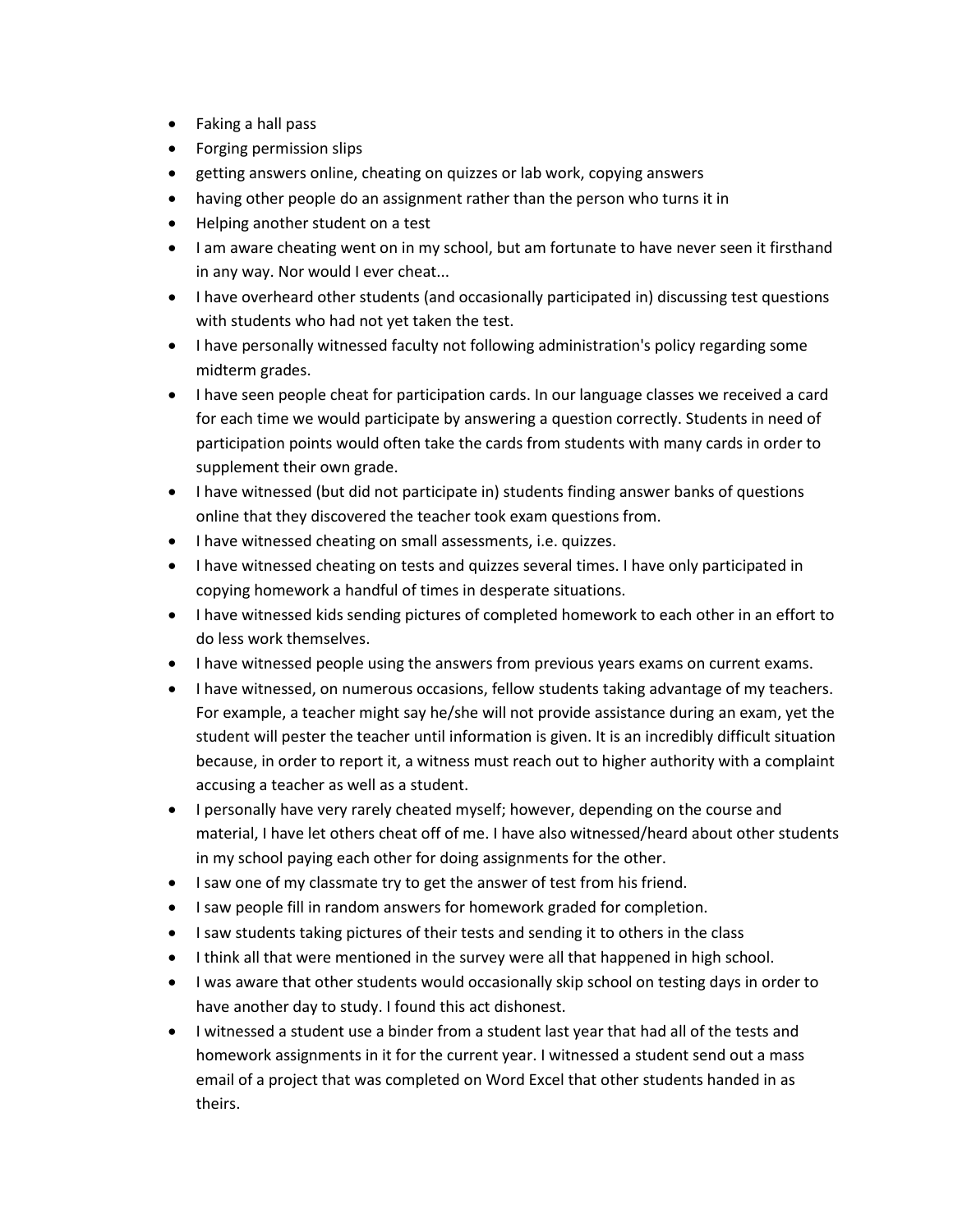- I've witnessed cheating in classes where test banks exist for the tests we take, and I have copied homework and have let others copy my homework.
- I've witnessed other students feign sobriety while intoxicated at school events.
- Just want to take a second to say that this questionnaire is horrifically polarized and I hope you expect these answers to be skewed, because they will be. Also, I consider doing illegal stuff on school grounds somewhat dishonest, but I don't do it anyway. Cheers!
- looking over the shoulder of someone to cheat
- Lying about a group project and making one person do the whole thing
- Lying about why you were late for class
- Lying to a substitute teacher.
- Lying to a teacher about family life to get advantages in and out of the classroom. The said student made it seem as if he/she was having a difficult time at home and manipulated most of the teachers and even many of the administrators to give her passes on homework assignments, tests, and even finals. He/she even got away with missing a plethora of school days, specifically 11 days in a row during the second semester. I took nearly the whole year for the faculty to realize that she was lying and getting away with missing school and tests.
- Lying to get out of an assignment
- Lying to peers/parents about grades, discussing test questions with student who haven't taken the test yet, lying to substitute teachers about when class ends/what assignments were given by the instructor/class rules
- Most of the cheating and dishonesty I've witnessed has mostly been socially. Lying to friends about where they have been, etc. Academically, there have been very few reasons if any to cheat other than during tests, midterms, or labs.
- online homework and quizzes
- Our school has recently had a problem with anonymous cyber bulling.
- People don't always cite things correctly. For most of high school I wouldn't cite everything but during senior year you learn how to really make sure you cite everything.
- People found a website where a teacher got a lot of his questions from and a bunch of people used that website to get many of the answers on the test. Although it was the teacher's fault that he used questions from a website that was easily accessible, it still felt like cheating.
- People pay others to write their paper for them.
- people who have B lunch go A lunch is dishonesty
- -Pretending to be sick
- Receiving information about a quiz from a classmate that has already taken it.
- Sharing an assignment online when instructed not to
- Sharing the answer keys
- Showing up to class and then leaving, using the internet to help on an assignment when told not to.
- Stealing exams, missing class on exam days to get advice/answers from someone who took the exam when scheduled